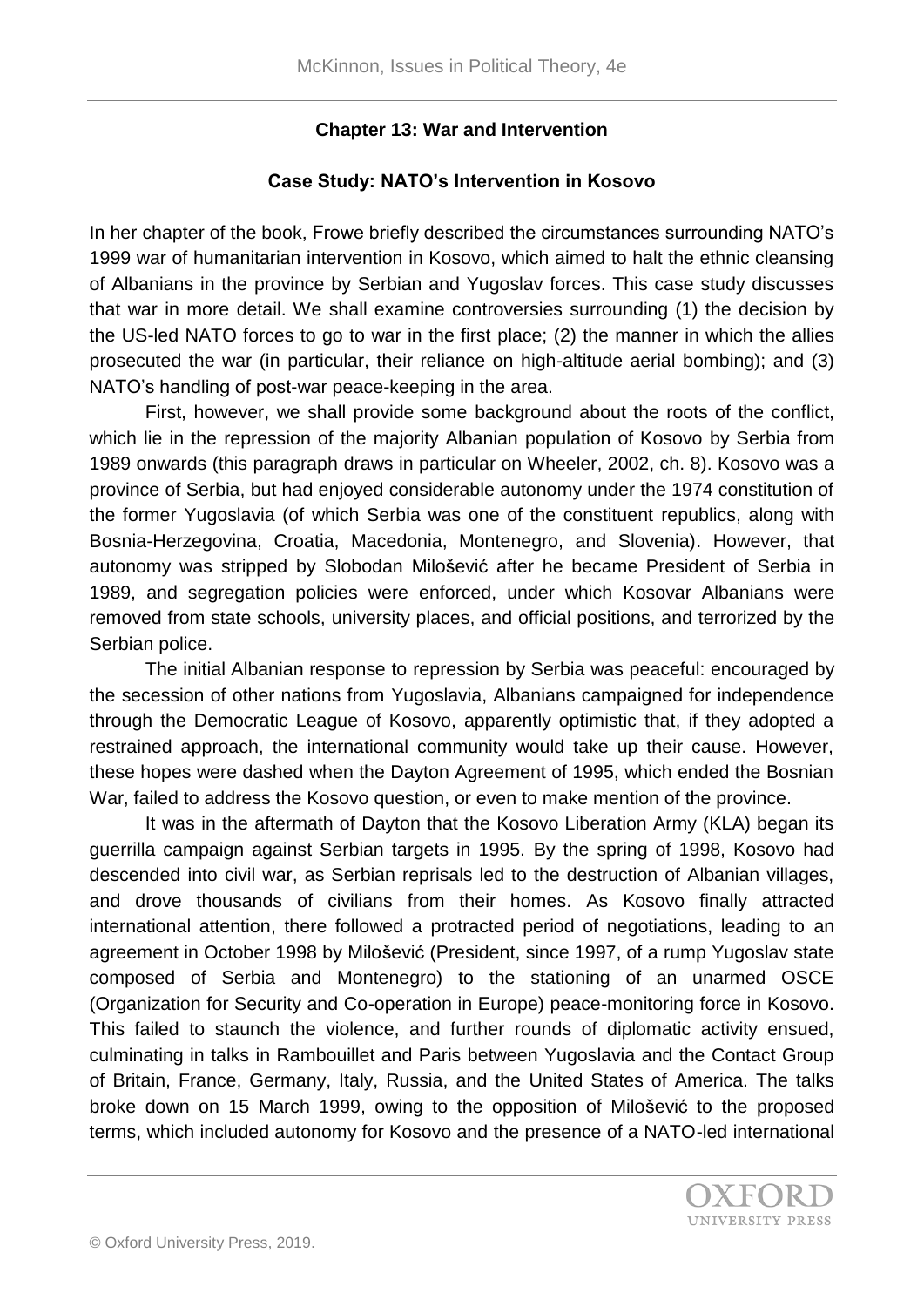force in the region. The ethnic cleansing of Albanians continued, and, on 24 March, NATO began its bombing campaign against Yugoslavia.

#### **<A>The resort to war**

As Frowe explained in her chapter, many just war theorists now accept that humanitarian intervention can constitute a just cause for war. At the same time, however, some just war theorists have expressed concern that acceptance of the legitimacy of intervening abroad for the good of others might lead to too permissive an attitude to war. They therefore argue that only injustices that surpass an especially high threshold of severity should be taken to justify armed intervention. Did the situation in Kosovo surpass such a threshold? Even just war theorists who have been particularly keen to emphasize the need for caution and restraint in relation humanitarian intervention have argued that it did. For instance, according to David Luban (2002), the justification for humanitarian intervention must rest on its being necessary to avert barbarism. This test was met, Luban thinks, in the case of Kosovo: non-intervention in this case would have been 'shameful', Luban writes, because 'the Kosovar Albanians were being treated in a way that is not civilized' (2002, p. 79). Meanwhile, Nicolas Wheeler (2000) has defended the claim that humanitarian intervention is justified in cases which represent a 'supreme humanitarian emergency' $\Box$ —a term which he thinks is aptly applied to Kosovo.

Notwithstanding the urgency of the situation on the ground in Kosovo, however, the decision of the NATO allies to intervene has nonetheless proved controversial on other grounds. First, some critics of the war have argued that military action against Serbia did not satisfy the requirement of last resort. In particular, they maintain, the fact that Yugoslavia was presented at the Rambouillet talks with terms it predictably could not accept, including the undermining of its sovereignty and the stationing of armed foreign troops within its borders, demonstrates that the NATO coalition was not sufficiently committed to a diplomatic resolution. The claim that diplomacy might yet have borne fruit, however, strikes others as rather dubious. Milošević singularly failed to suggest any suitable compromise that would have guaranteed the cessation of violence, or opened up the possibility of autonomy for Kosovo. And, indeed, a renewed spring offensive against Kosovo was launched while negotiations in France were taking place (Wheeler, 2000, p. 283).

Second, should military intervention have gone ahead without the backing of a United Nations Security Council Resolution, and in the face of opposition from two of the Council's permanent members, Russia and China? In proceeding in the absence of such authorization, the allies exposed themselves to the charge of illegality. Democratic debate over the merits or otherwise of going to war often centres heavily on its legal status. But the fact that some war would be illegal need not, of course, indicate that fighting it would be *morally* unjustified. And many just war theorists would undoubtedly contend that, although international mandates for military intervention are certainly to be vigorously sought, political gridlock among the international community ought not to prevent action to

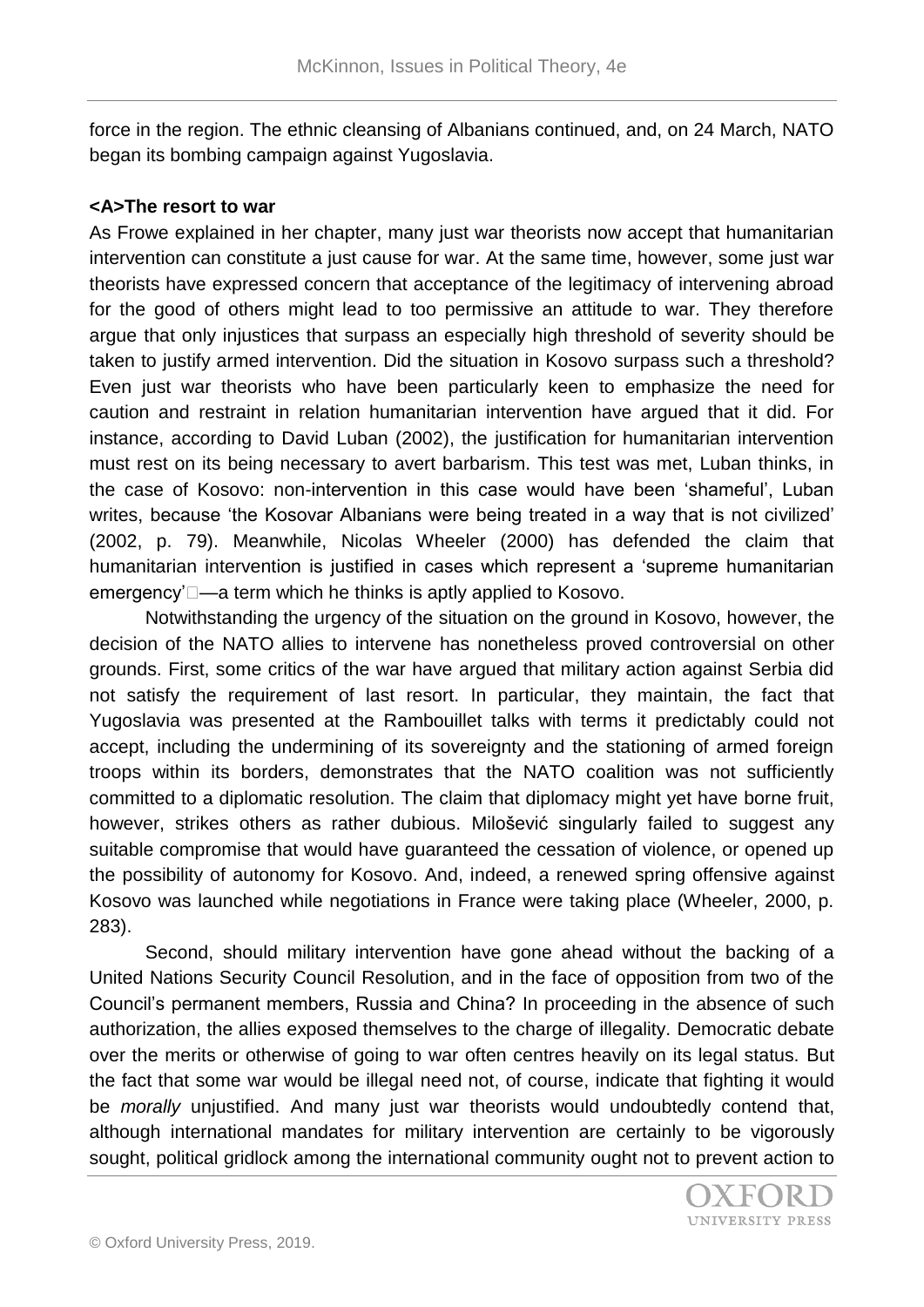avert human rights violations on the scale of the ethnic cleansing that took place in Kosovo, if one or more countries are in a position to go it alone.

### **<A>The bombing campaign**

For many critics, by far the more serious concerns about the Kosovo War related not to the choice to begin it in the first place, but rather to the allies' choice of military strategy, which involved exclusive reliance on bombing from the air (from high altitudes, so as to avoid the enemy's anti-aircraft weapons), and a refusal to commit ground troops. The allies maintained that an air campaign would be most efficacious in speedily securing Milošević's capitulation to their demands. Largely unstated, however, was a second motivation, namely their unwillingness to risk the loss of life of their own military personnel. The NATO powers, in other words, sought to avoid so-called 'body bag syndrome', whereby the public at home withdraw support for a war effort once casualties begin to be reported in the media. But the decision of the allies to fight what was (for them) a casualtyfree war was morally problematic, to say the least. For dropping bombs from a great height does not allow for great precision in targeting, and in consequence NATO was responsible for killing not only Yugoslav aggressors, but also significant numbers of the very Albanians whom they were attempting to rescue.

Were NATO forces morally required to fly lower, thereby exposing themselves to anti-aircraft fire, or wage a ground campaign? On the one hand, one might think that they were not, on grounds that we are not generally required to come to the aid of others at high cost or risk to ourselves. Thus, by analogy, a person cannot be under a moral duty to rescue a drowning swimmer, most of us think, if the seas are rough, and there is a significant danger that s/he will drown her/himself. Moreover, in the Kosovo case, we might think that it was permissible for the NATO powers to impose risks on the Kosovar Albanians in the course of attempting to rescue them, rather than imposing such risks on their own troops, because it is still better, from the point of view of the imperilled, to have a chance of rescue rather than none at all. On the other hand, however, it might be replied that the NATO troops ought to have accepted at least somewhat higher risks to their own troops than they did, on grounds that soldiers are professionals whose voluntarilyassumed responsibilities involve, precisely, braving danger in order to defend others (McMahan, 2010, pp. 68-9).

A second criticism of NATO's bombing campaign, meanwhile, relates to its choice of targets. Bombing was not confined to the theatre of the conflict $\Box$ —that is, to Kosovo itself□—nor to Yugoslav forces and convoys. Rather, attention was also directed towards certain dual purpose targets within Serbia, and in particular to electricity generators. NATO argued that the purpose of targeting these facilities was to undercut the Yugoslav war effort. However, in doing so, NATO also denied much-needed power to the homes and hospitals of Yugoslavian civilians.

Henry Shue (2003) has expressed concern that NATO's emphasis on neutralizing dual purpose targets may have betrayed a return to the morally discredited strategy of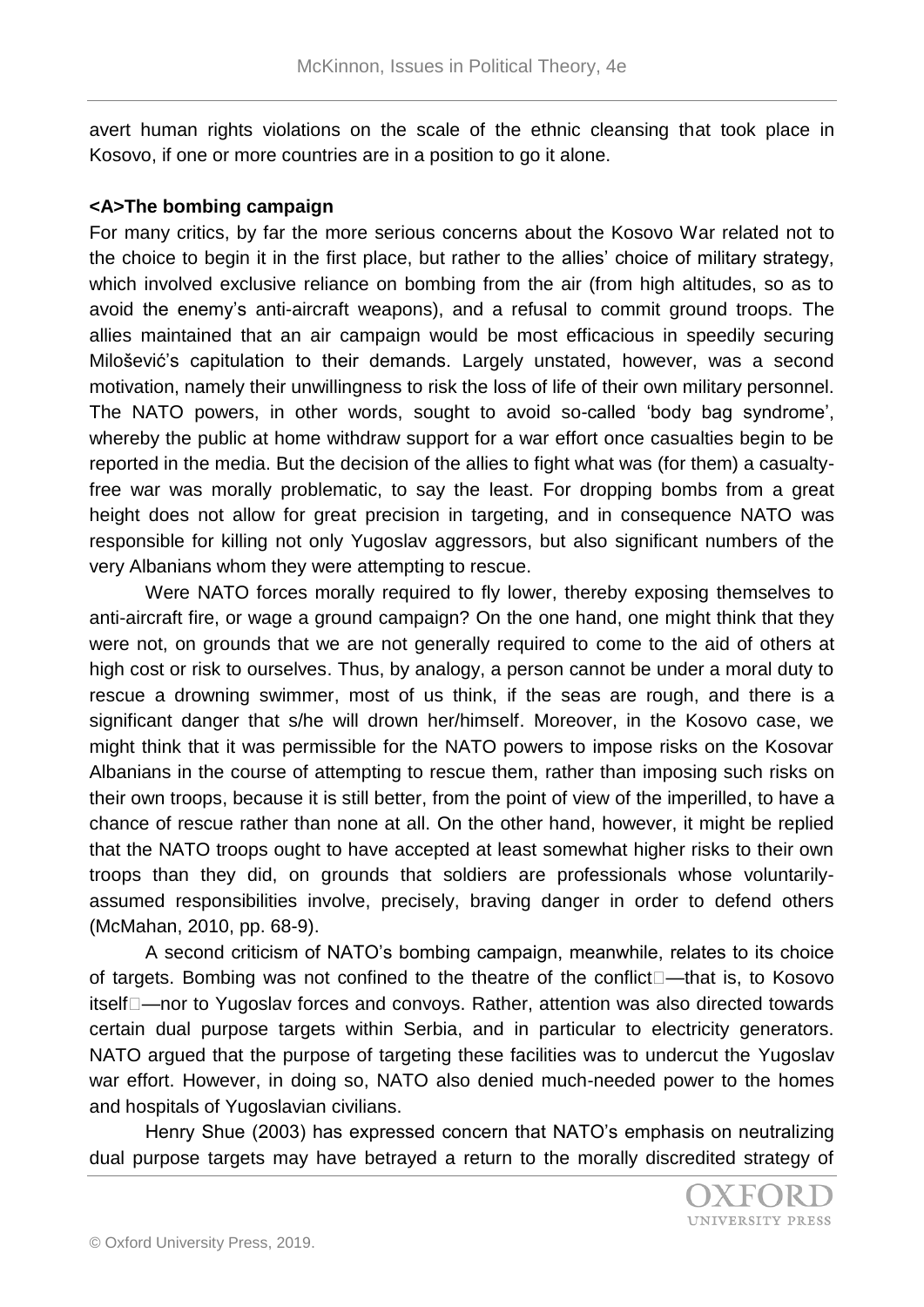punishing the civilian population of an enemy state, in contravention of the principles of non-combatant immunity and proportionality, in the hope that their resolve is broken, and they exert pressure on their government to surrender. Note that, for some just war theorists, it is in principle possible that not all citizens are morally entitled to be treated in accordance with the norm of civilian immunity, insofar as they may have chosen to support and facilitate the unjust war-mongering of their leaders (see especially McMahan, 2009). However, in the case of Serbians, the extent of their complicity in the policies of Milošević is highly debatable. Moreover, the NATO bombing of necessity could not only place at risk those citizens who supported Milošević, but instead also affected those who were in no position to do so (for example, infants). On the grounds, then, that when electrical generators and water mains are knocked out in order to deny advantages to the opposing military forces, innocent people are also deprived of the means to meet their basic subsistence needs, Shue argues that targeting such facilities is wrong, even if our restraining ourselves from doing so benefits an unjust adversary.

## **<A>The aftermath**

Some seventy-eight days after the commencement of NATO's bombing campaign, on 2 June 1999, Milošević finally acceded to a settlement substantively similar to those he had rejected in March, including the withdrawal of troops from Kosovo. Following this, the UN passed Security Council Resolution 1244, establishing a NATO-led Kosovo peacekeeping force, KFOR, with a mandate to protect against any return of Yugoslav forces, to demilitarize the Kosovo Liberation Army, and to prevent the renewal of violence, including reverse ethnic cleansing, following the return of Kosovar Albanians to the province. KFOR entered Kosovo on 12 June 1999, and remains there to this day. But while KFOR has been able to reduce its strength in Kosovo steadily over time, and to transfer its responsibilities to the Kosovo Police Service, owing to improvements in the security situation in the province, it was not wholly successful in keeping the peace in the years following the war, and failed to prevent widespread reprisal attacks both between and within ethnic groups. Following a notably dramatic two-day spate of attacks by Kosovar Albanians against minority Serbs and others in March 2004, Human Rights Watch (2004) reported that: '[f]or nearly forty-eight hours, the security structures in Kosovo  $\Box$ —the NATO-led Kosovo Force (KFOR), the international UN (UNMIK) police, and the locally recruited Kosovo Police Service (KPS) -- almost completely lost control, as at least thirtythree major riots broke out across Kosovo, involving an estimated 51,000 participants.' During those forty-eight hours, 'violence forced out the entire Serb population from dozens of locations – including the capital Pristina – and equally affected Roma and Ashkali communities. After two days of rioting, at least 550 homes and twenty-seven Orthodox churches and monasteries were burned, leaving approximately 4,100 Serbs, Roma, Ashkali, and other non-Albanian minorities displaced.'

Human Rights Watch attributed the failure of the Kosovo security organizations to keep order during this episode to a combination of inadequate capacity and command